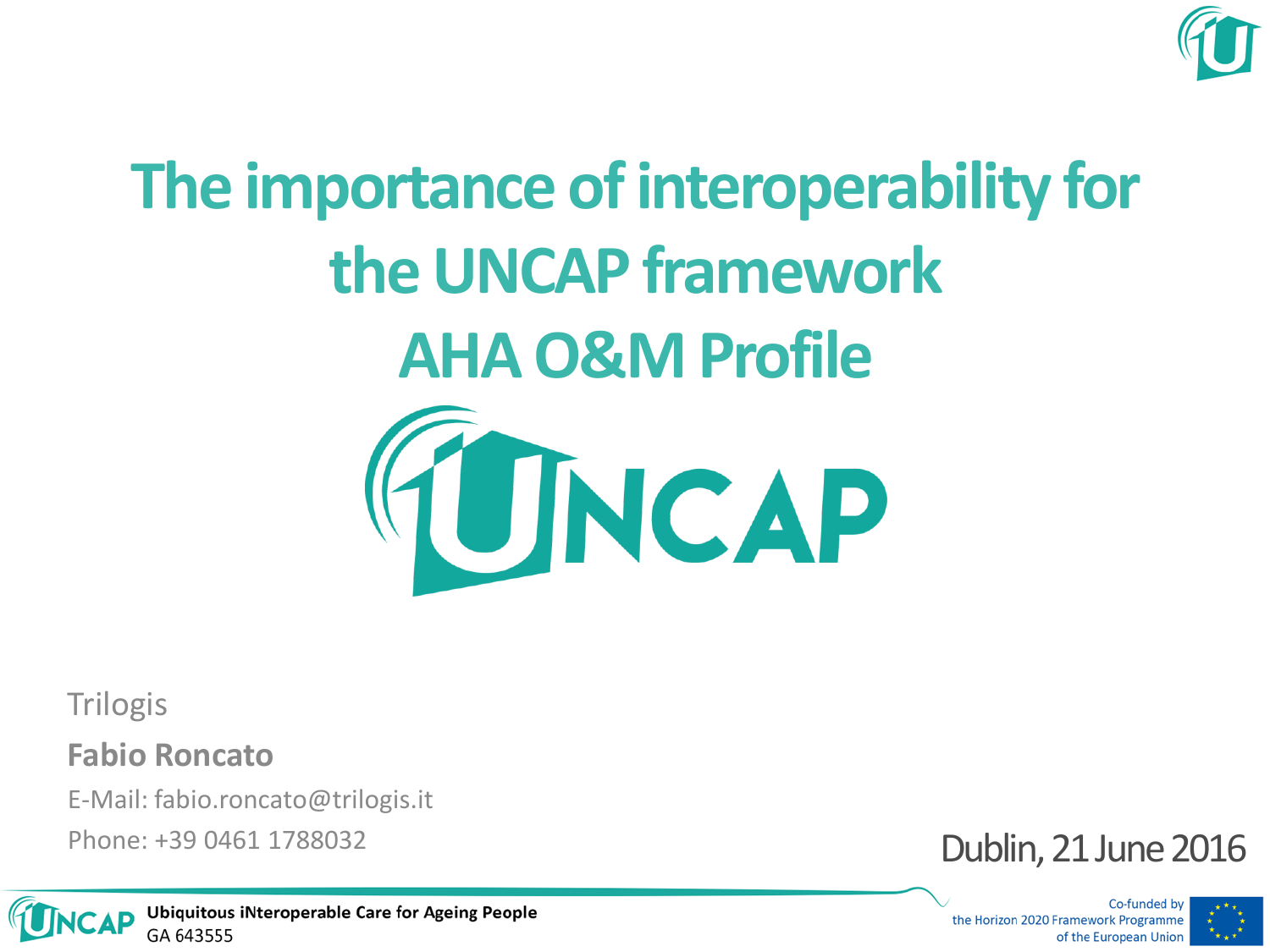

### **What is UNCAP?**

- ICT infrastructure designed to help aging people live independently.
- UNCAP make use of solutions and technologies developed in previous research projects and on the shelf devices.
- UNCAP ("Ubiquitous **iNteroperable** Care for Ageing People ").



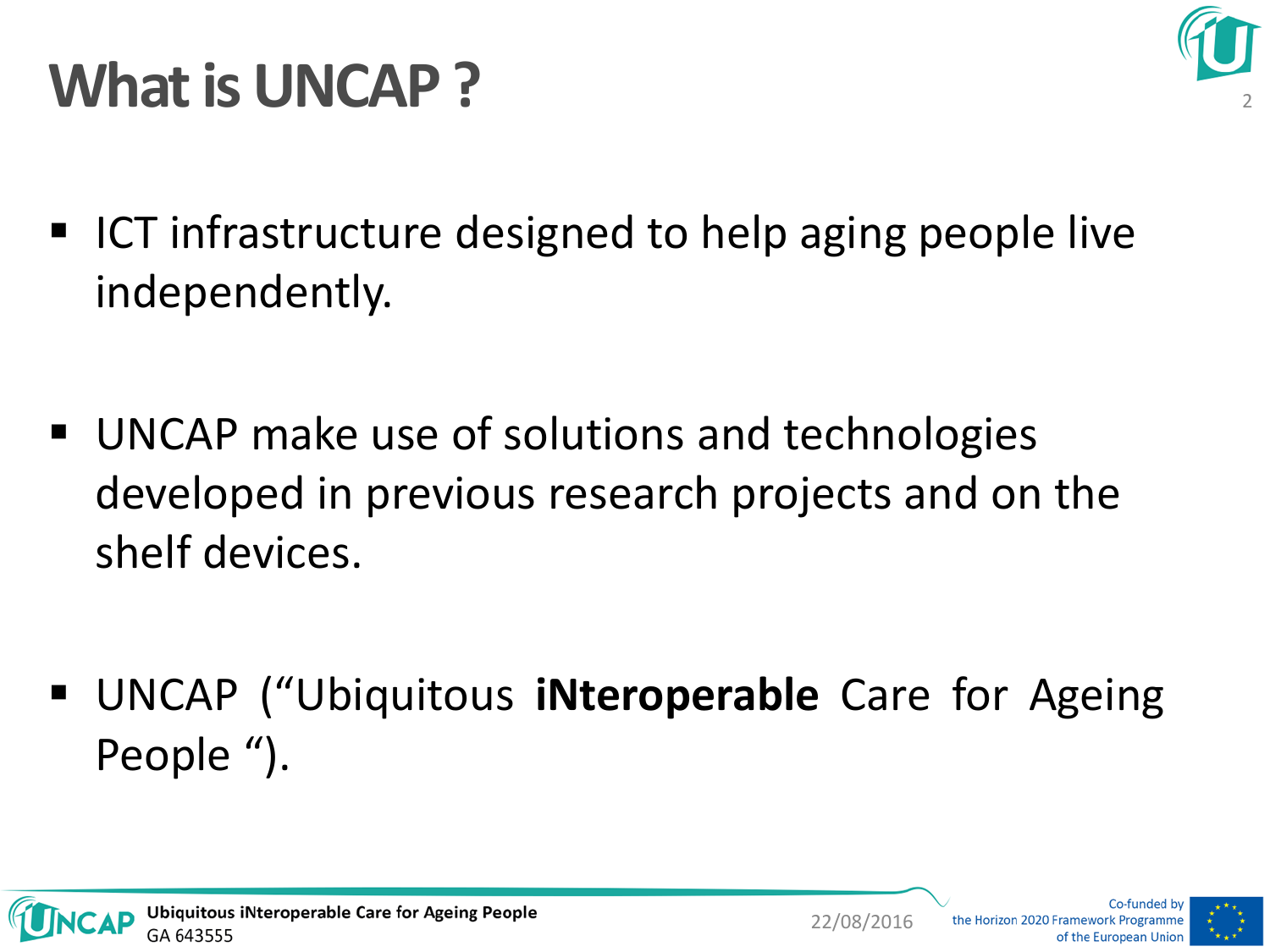



22/08/2016 the Horizon 2020 Framework Programme

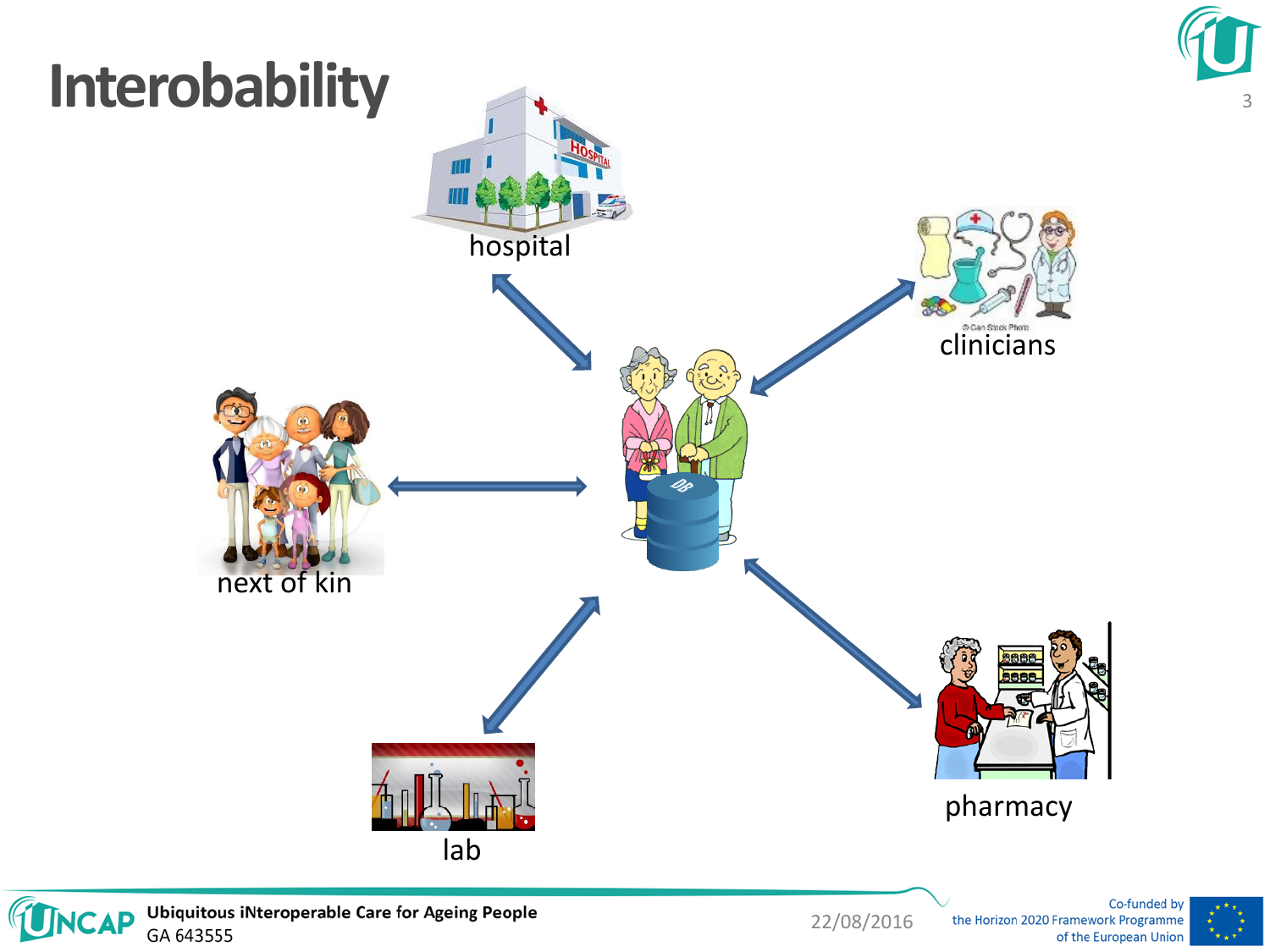### **The importance of interopability**



- "standardized health care information exchange and **interoperability** could yield a net value of dollar 77.8 billion per year once fully implemented" \*
- "25% of medical errors and adverse events might be prevented if devices could share information seamlessly." \*\*

- \* US National Library of MedicineNational Institutes of Health, 2005.
- \*\* The online survey, Gary and Mary West Health Institute 2015. Responses of 526 nurses.

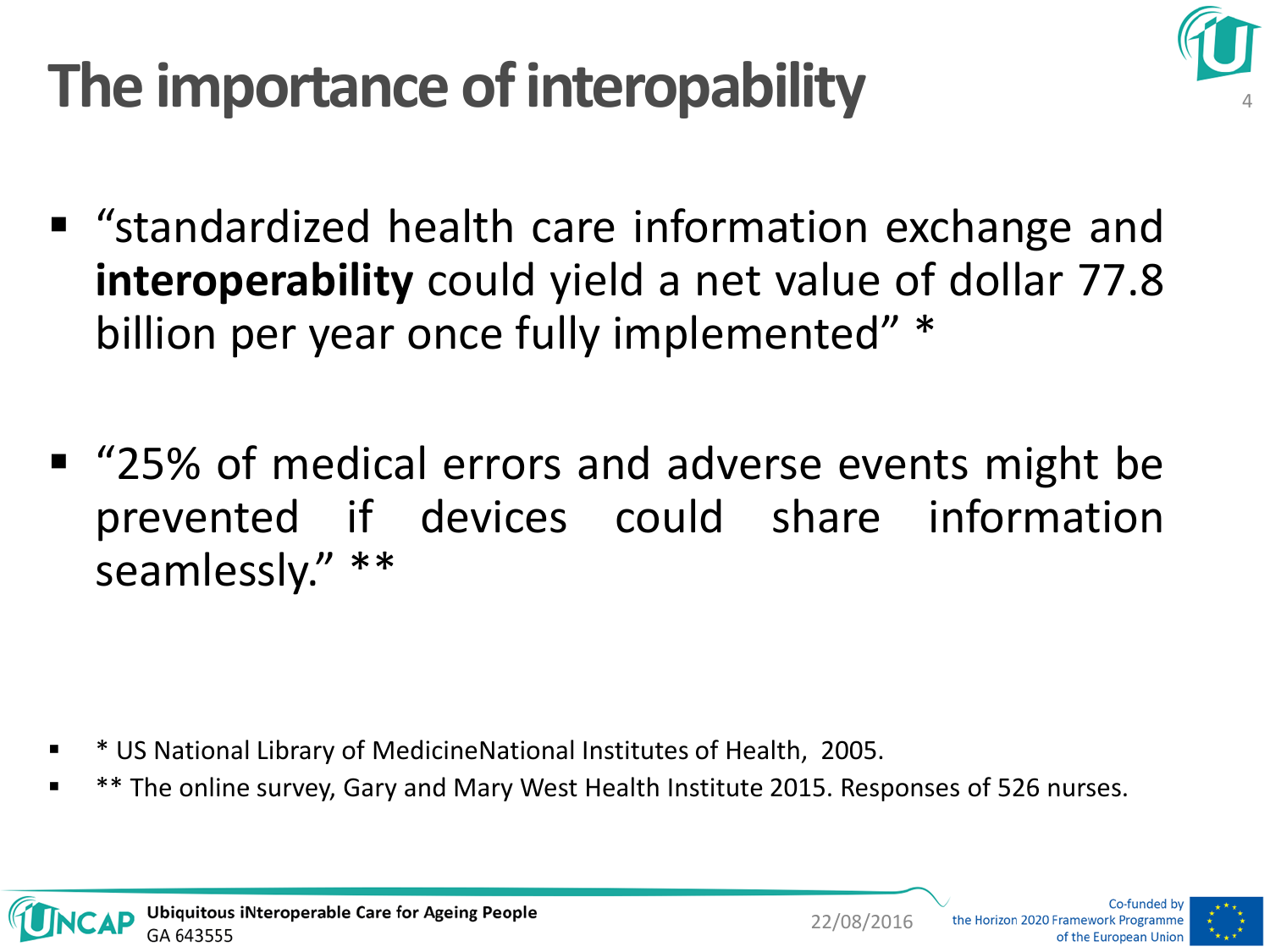

## **Active and Healthy Ageing O&M**

 Until a common set of standards is accepted and implemented across all healthcare settings, electronic health information cannot cross from one system to the next.







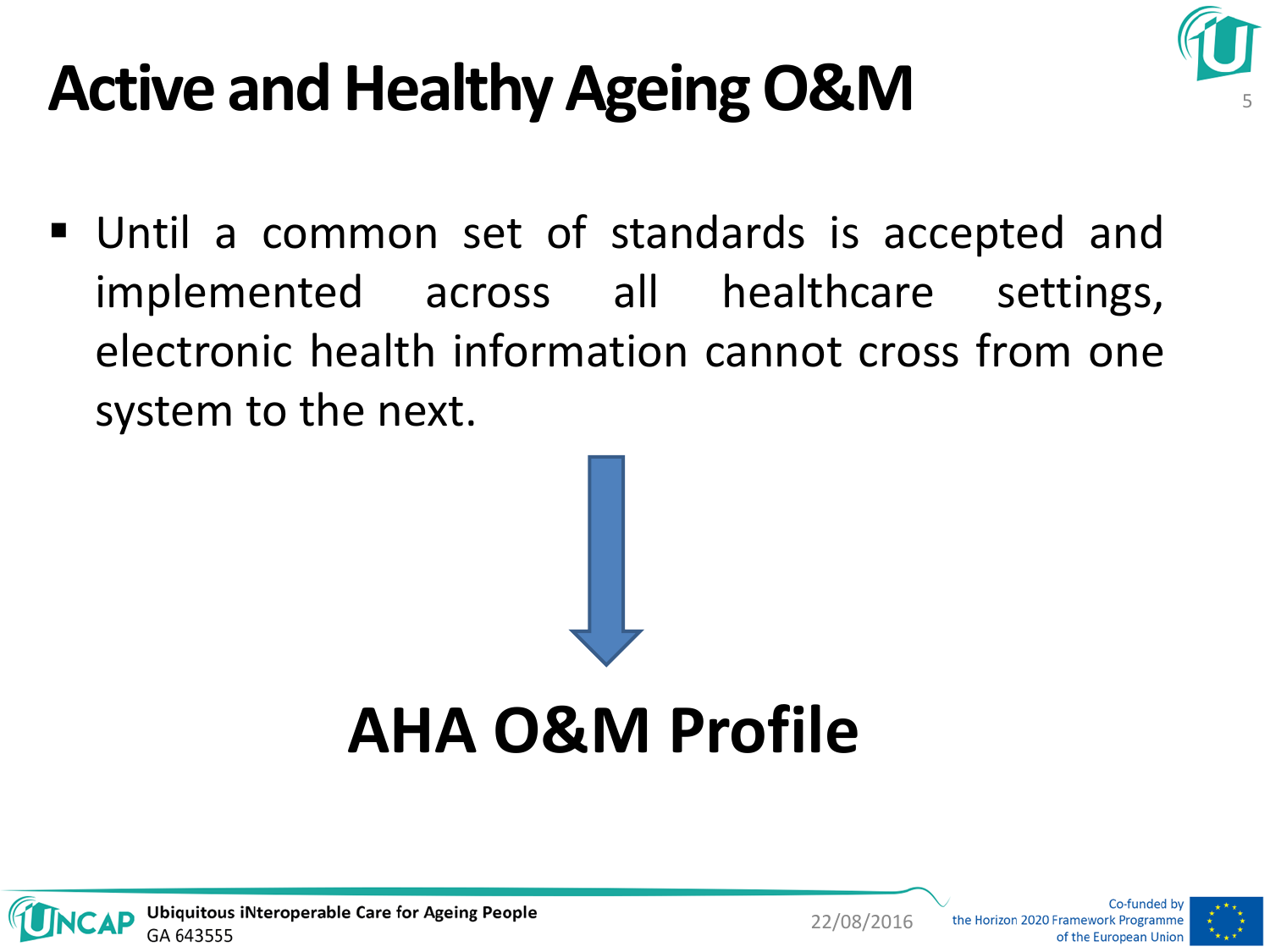#### **O&M Profile**



- O&M offers the potential for developing a harmonized approach to information management.
- O&M provides a key component to define interoperable data models across multiple data themes.



22/08/2016 the Horizon 2020 Framework Programme

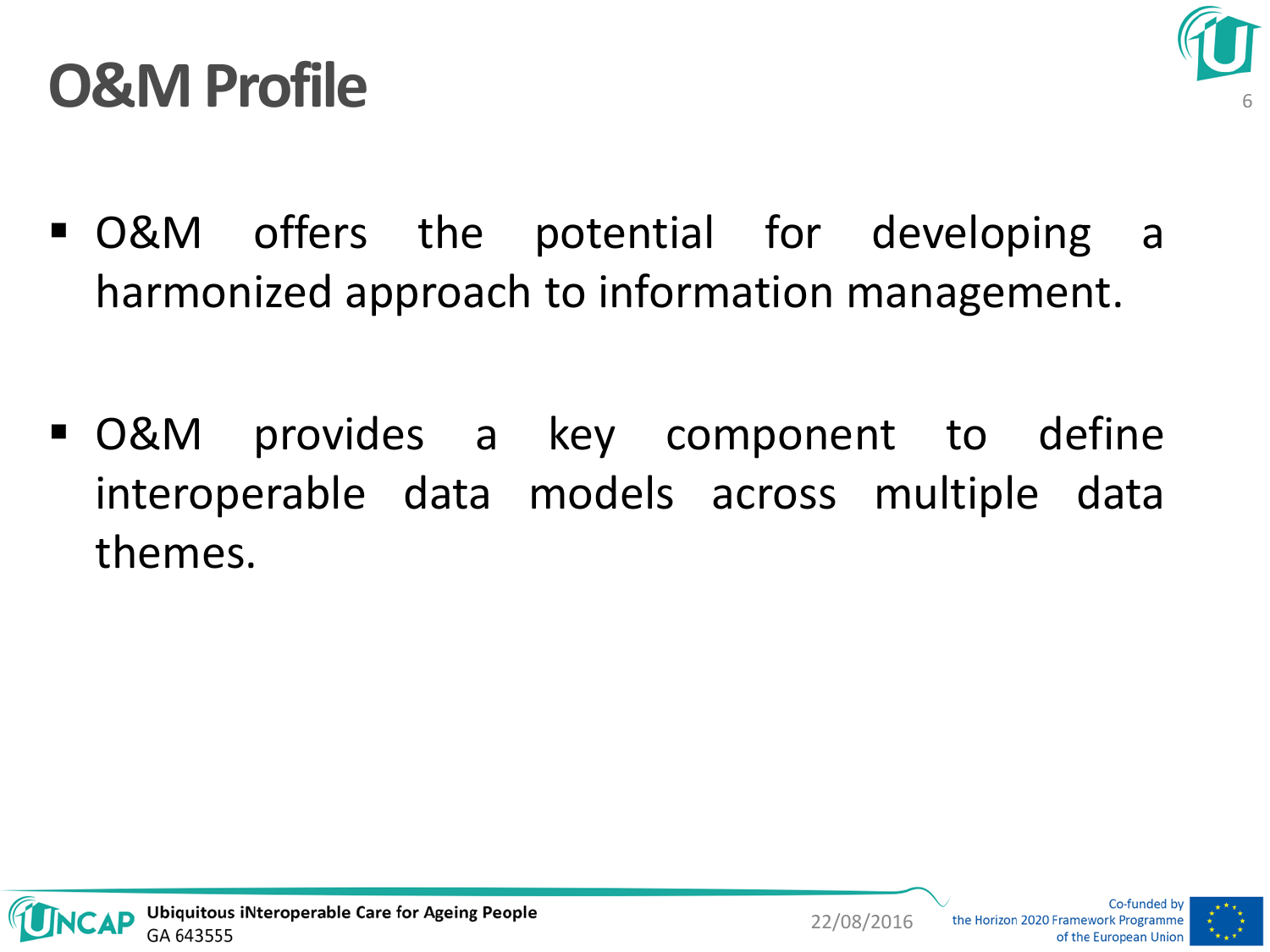

#### **AHA O&M Profile**

- We have collected some of the measures that will be used in UNCAP (is an ongoing process)
	- **E** Collected from deliverable on use cases
	- Collected from technical providers
	- Collected from NON technical providers (doctors, nurses….)

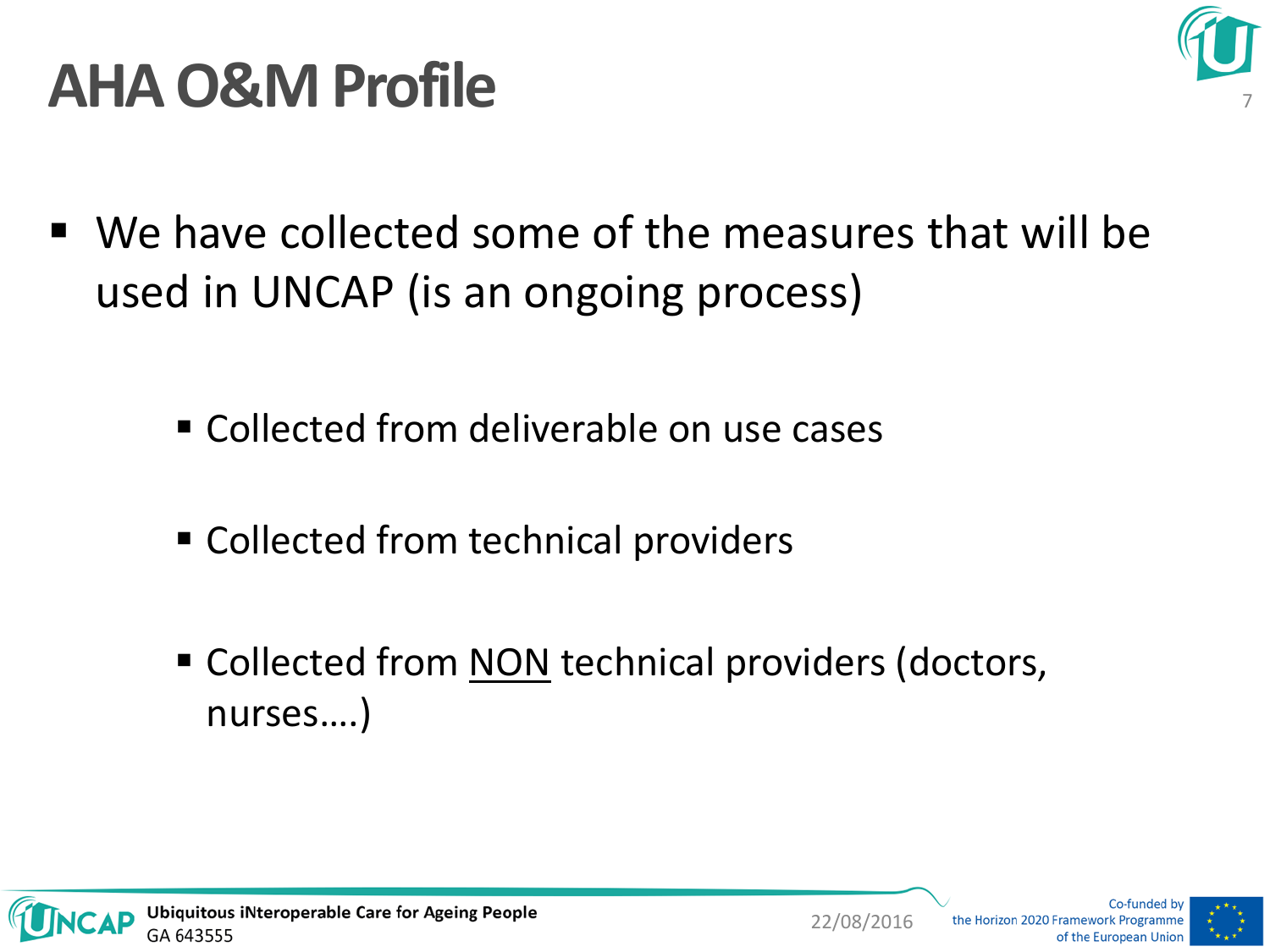### **AHA O&M Profile**





**Ubiquitous iNteroperable Care for Ageing People** GA 643555



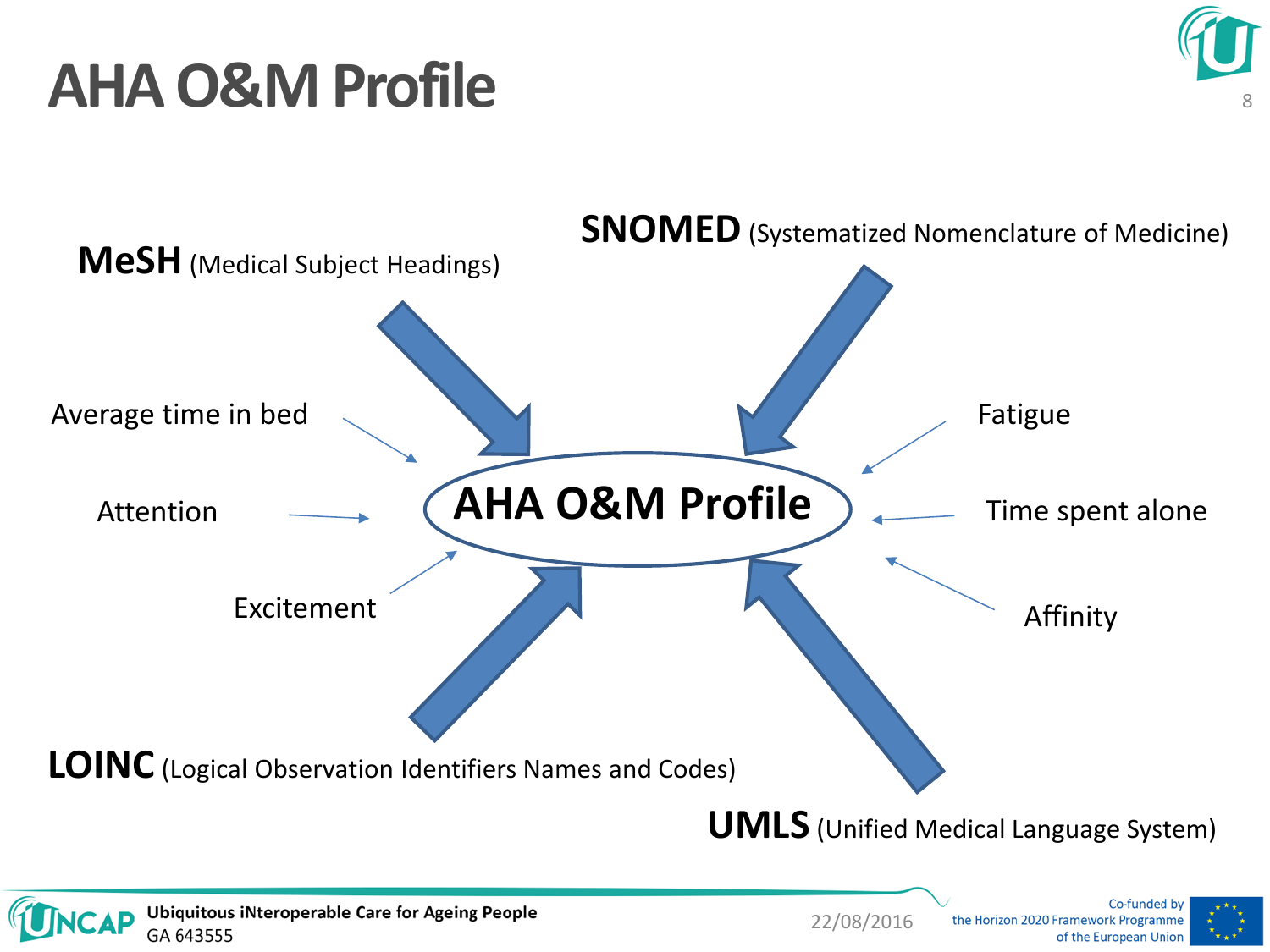

### **The importance of AHA O&M in UNCAP**

#### **Interoperability in UNCAP will provide:**



GA 643555